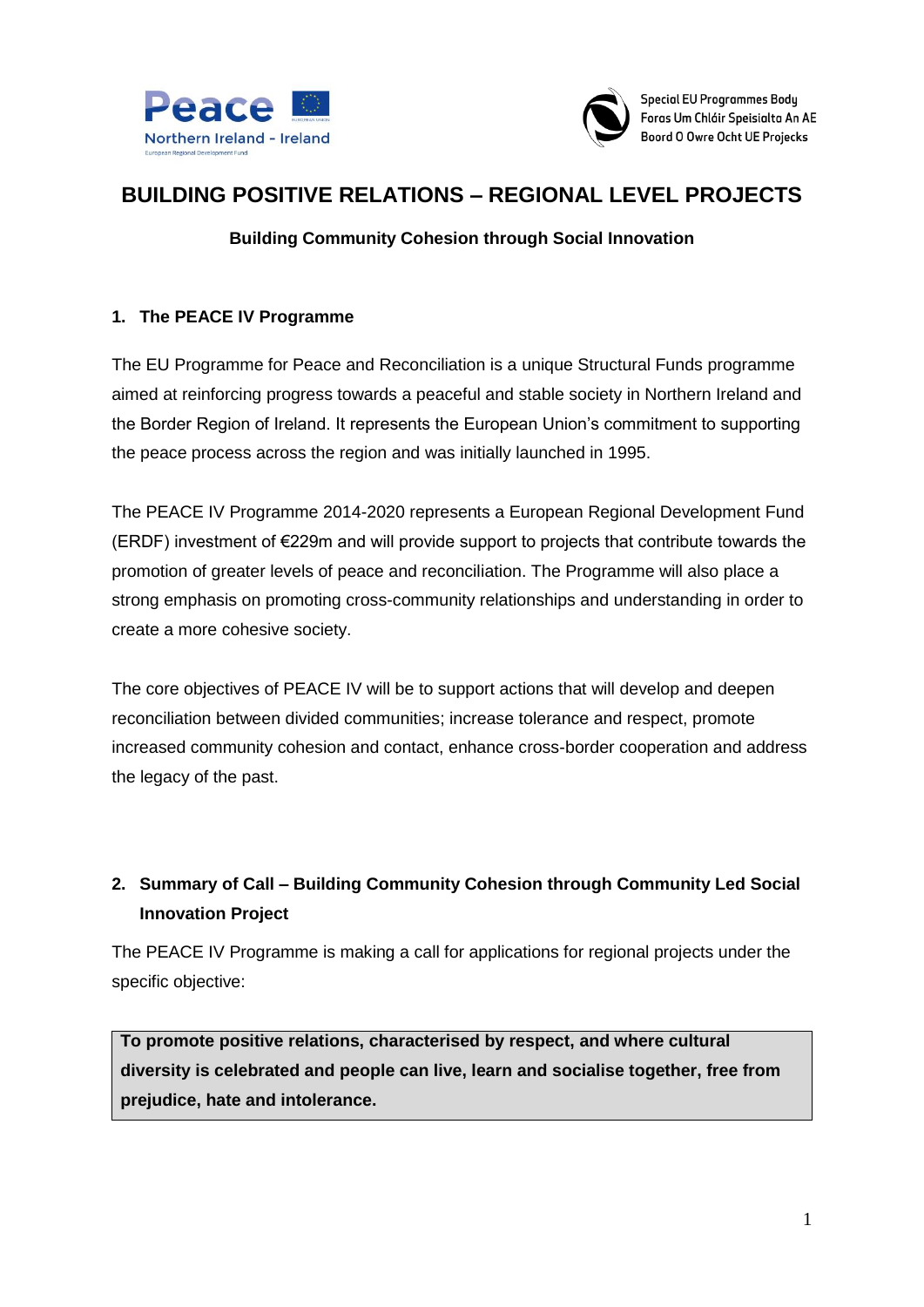



### **The output indicator (to be achieved by 2021):**

 **Regional level projects** that result in meaningful, purposeful and sustained contact between persons from different communities.

Three indicators have been identified that will indicate progress towards increased good relations and respect:

- An increase in the percentage of people who think relations between Protestants and Catholics are better than they were five years ago from 45% to 52%.
- An increase in the percentage of people who think relations between Protestants and Catholics will be better in five years' time from 40% to 48%.
- An increase in the percentage of people who know quite a bit about the culture of some minority ethnic communities from 30% to 38%.

These result indicators will be monitored from information collected by the Northern Ireland Life and Times Survey.

## **A total value of €1m (ERDF / Accountable Department match) has been allocated to this**

**call.** The SEUPB is seeking to award funds to **one project** that will impact on a regional basis i.e. across the entire programme area of Northern Ireland and the Border Region of Ireland. This SEUPB would welcome applications from partnerships to enable a regional reach wider than just a one area approach.

The timeframe is as follows:

- Opening Date: 7<sup>th</sup> September 2020 @ 9am
- Call Workshop Date: 9<sup>th</sup> September 2020 @10am
- Closing Date: 16<sup>th</sup> November 2020 @ 3pm
- Steering Committee: June 2021

There has been a significant and sustained reduction in the overall level of violence directly related to the conflict. However, there is evidence of continued high levels of sectarianism and racism. The increasing levels of ethnic diversity alongside relatively high levels of socioeconomic deprivation in some areas as well as the immediate and evolving challenges presented by the on-going COVID-19 crisis, present new challenges for achieving greater integration and citizenship within society. Due to the history of the division in Northern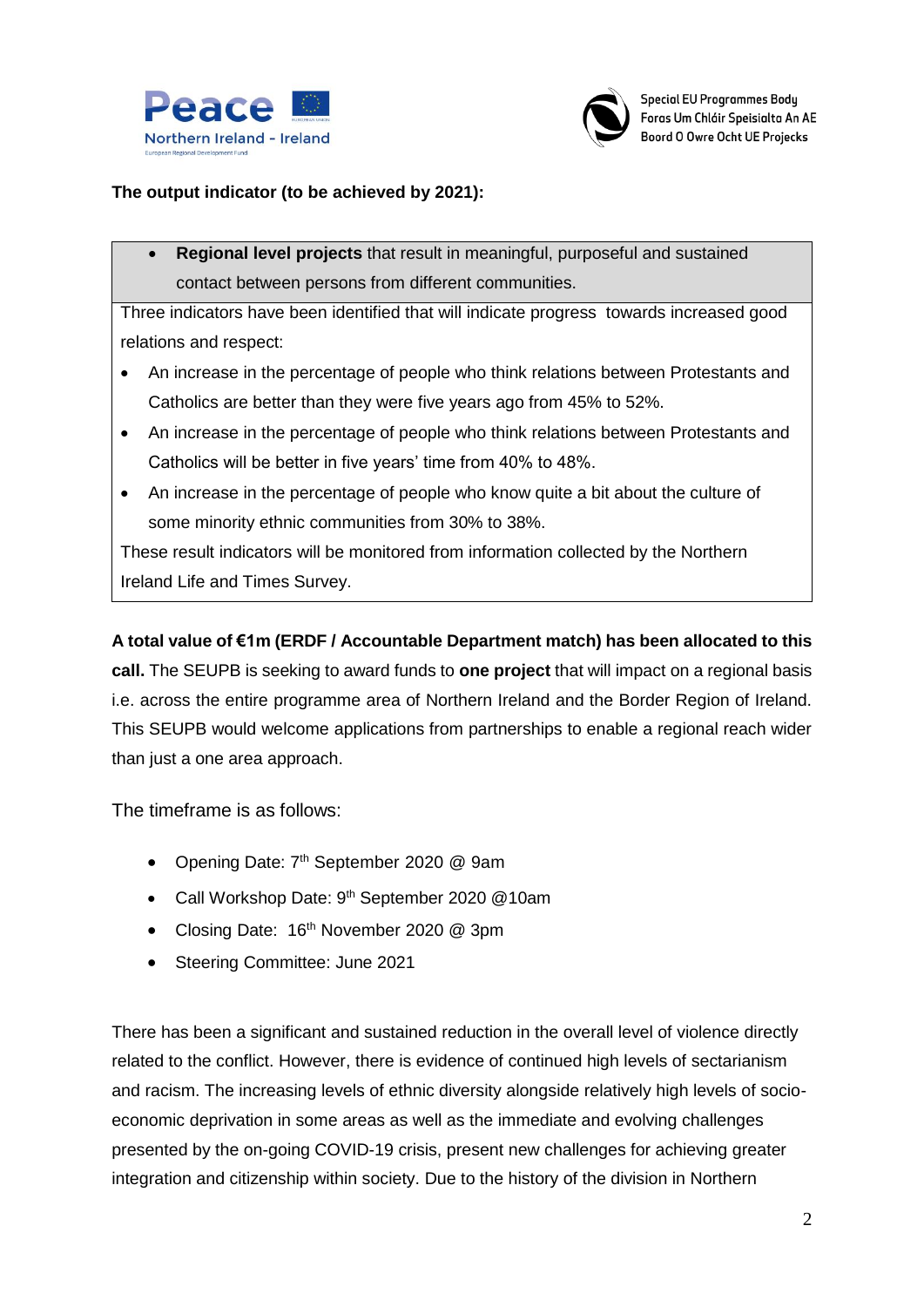



Ireland and the Border Region, some sections of society have not yet developed the capacity to deal positively with diversity and difference.

It is anticipated that the Project will support actions which reinforce progress towards a peaceful and stable society through the promotion of reconciliation amongst all communities as well as building, improving and sustaining relationships between communities by addressing issues of trust, prejudice and intolerance through activities which address the capacity of communities to develop the social economies / entrepreneurship & innovation.

The project must support communities to develop local solutions to social problems. This will be delivered through the process of community-led social innovation, applying a "Community Building" Theory of Change to create new approaches which tackle the challenges that prevent the development of cohesive communities. This project will focus on community capacity building by stimulating ideas to tackle social problems through to the development of innovative social solutions where they can impact on peace and reconciliation and which can, where relevant, be sustained through a social economy model. This will act as a means of addressing entrenched social / community cohesion problems and that will help to deliver positive change to our communities and societies.

Outputs should include development of a robust plan to engage in peace and reconciliation activity that demonstrates pre award engagement activity with potential participants/organisations; engaging with a large range of individuals and holding participants meetings; developing and implementing a Pathway/Outreach Programme (including toolkit) with meaningful, purposeful and sustained contact between people from different communities; **producing a lessons learned report documenting the key learning and experiences from the project**; and through a website provide a summary of the project along with case studies associated specifically with the activity funded through the project, an overview of the Pathway Programme and to aid dissemination across the eligible region. Note that planning and delivery of the project may need to effectively adapt to any ongoing public health restrictions across the eligible region.

#### **Community Led Social Innovation**

Community led Social Innovation is in effect providing support to the organisations and people who think bigger and think differently about solutions to problems in their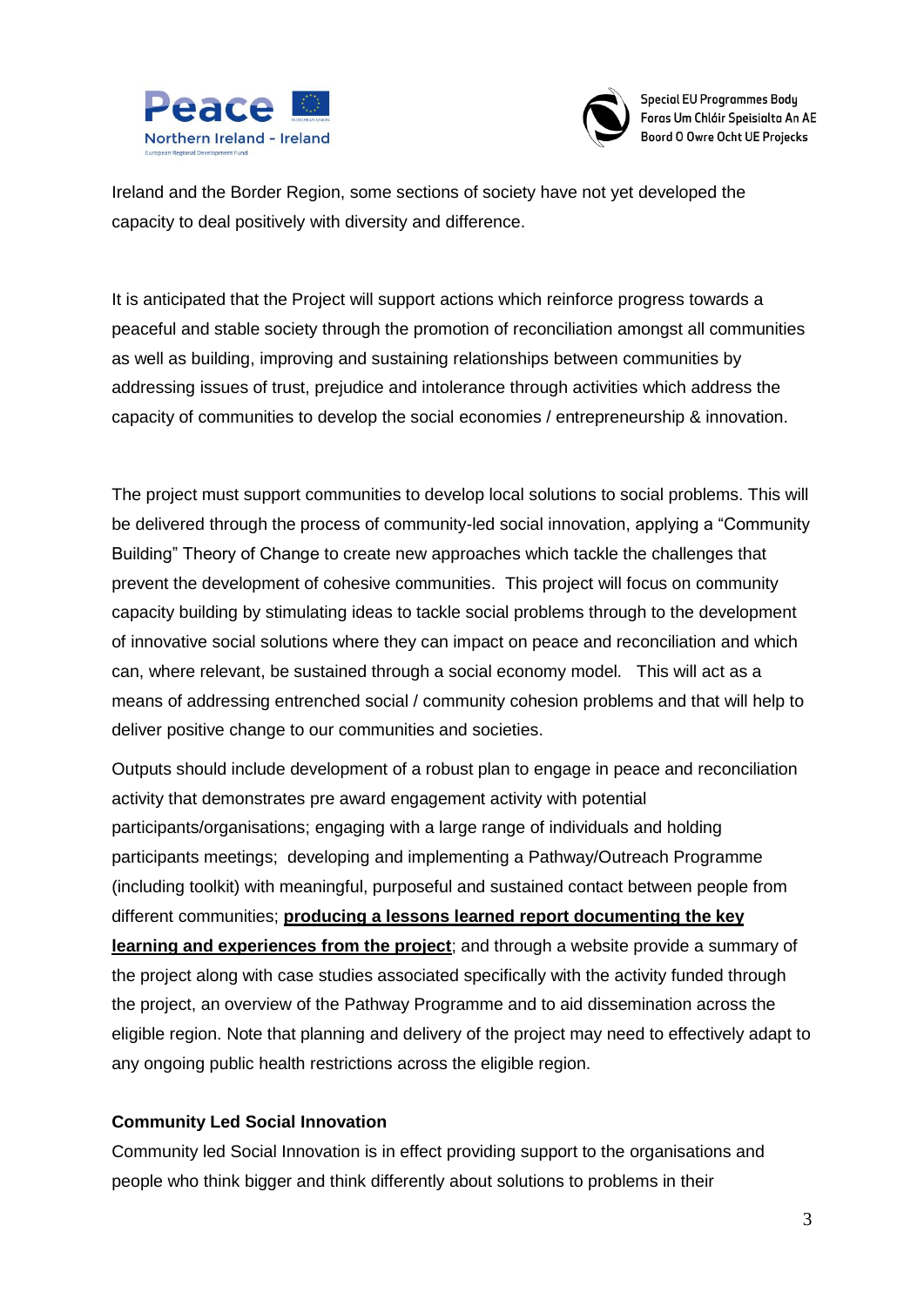



communities. It provides investment for innovative new ideas and the people behind them with the aim of inspiring and supporting creative problem solving by re-imagining processes, services and products — within and across sectors — to make our region better for everyone. This will involve investing in efforts to inspire, equip and connect people.

The principle of community led social innovation is based on encouraging individuals and organisations to think bigger and think differently about what is possible. This involves actively seeking and encouraging new opportunities to work in true collaboration with others to have more impact. Ambition to raise overall quality of life while also closing opportunity and achievement gaps. Providing support to communities and leaders will help progress toward more equitable, sustainable and innovative communities which are driven by the people who live there.

While social entrepreneurship and social enterprise development has been positively impacting peace and development issues for a number of years now, community led social innovation is complementary to and builds on this experience in that it operates in spaces before and during the social enterprise model of delivery. New approaches to community led social innovation are directly entering peace building spaces, heavily influenced by new technology. With more systemic expertise and guidance there is considerable potential to integrate social and technological innovation to build peace, more effectively applying new advances in technology and innovation processes to address some of our challenges.

This approach could help overcome existing challenges by prioritising ethical, culturally sensitive engagement; using social innovation mechanisms, to more clearly deliver positive impacts in conflict environments. Social innovation for peace can be impactful in post conflict economies; by helping to foster inclusive growth; business and virtual peacebuilding; climate and environmentalism; migration and identity; rural and urban issues.

Projects that aim to support community led social innovation should focus on the development of social innovation ecosystems that provide operational support to maximise the success of new processes as well as the products of services created by the community. This could include activities such as support for general administration, financial compliance, skills attainment, marketing to allow ideas, communities and businesses to thrive. Projects that support community led social innovation should focus on "design thinking" and building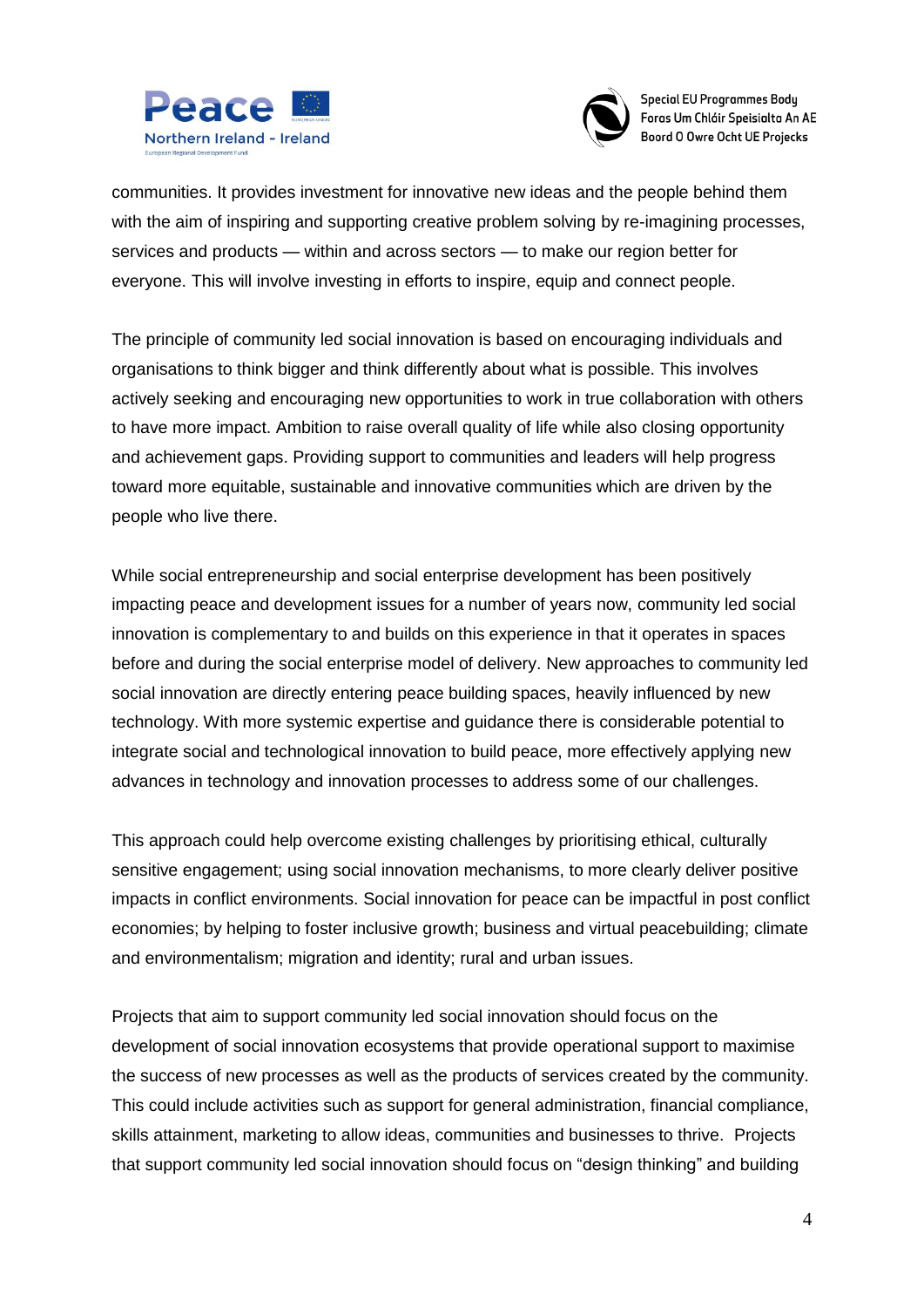



capacity in communities and groups to reimagine new and better ways of working and responding to existing and emerging challenges. This may include harnessing digital and ICT technologies to deal with societal challenges and indeed opportunities.

Introducing community led social Innovation within the Programme at this stage allows for potential new interventions, such as processes, products or services to be developed, both short and long term, giving due consideration to how they are innovatively addressing the challenges of peace building, social and economic development rather than just repeating interventions and measures already undertaken within the eligible region.

This Call seeks applications for a project which will support the stimulation and development of self-sustaining communities and cross-community partnerships through the model of community led social innovation that will support and generate new processes, products or services opportunities for social entrepreneurship and social enterprise within the eligible region to support community cohesion. The theory of change which should underpin the project supported should emphasise the importance of ownership and contact at an individual and community level.

The project supported should provide opportunities for sustained, meaningful and purposeful contact between individuals and groups of different backgrounds and where possible on a cross border basis. Through this contact the project supported should result in a reduction in isolation, polarisation, division, prejudice, sectarianism, racism and stereotypes between / among groups. The project supported should also pay particular attention to minority groups and groups who traditionally have been marginalised in society so that opportunities will be created that allow for a greater degree of participation and integration in society.

A number of reports have recently been published which highlight the need for new innovative measures to support community cohesion including the Funding Peace: a report on the funding of Peace and Reconciliation work in Northern Ireland and Ireland 2007-2014<sup>1</sup>, and the North Belfast Ethical Investment-EDT North Working Paper on the Social Economy<sup>2</sup> which argues that the social innovation within a Social Economy *'offers a pathway for development, within a materialist understanding of conflict and how segregation can be* 

1

<sup>1</sup> <https://www.corrymeela.org/cmsfiles/resources/FundingPeace/Funding-Peace.pdf>

<sup>&</sup>lt;sup>2</sup> [http://nbei.profiletree-dev.tk/wp-content/uploads/2018/06/NBEI-EDT-North-Working-paper-Peacebuilding-and](http://nbei.profiletree-dev.tk/wp-content/uploads/2018/06/NBEI-EDT-North-Working-paper-Peacebuilding-and-prgramme-impact-on-contested-space.pdf)[prgramme-impact-on-contested-space.pdf](http://nbei.profiletree-dev.tk/wp-content/uploads/2018/06/NBEI-EDT-North-Working-paper-Peacebuilding-and-prgramme-impact-on-contested-space.pdf)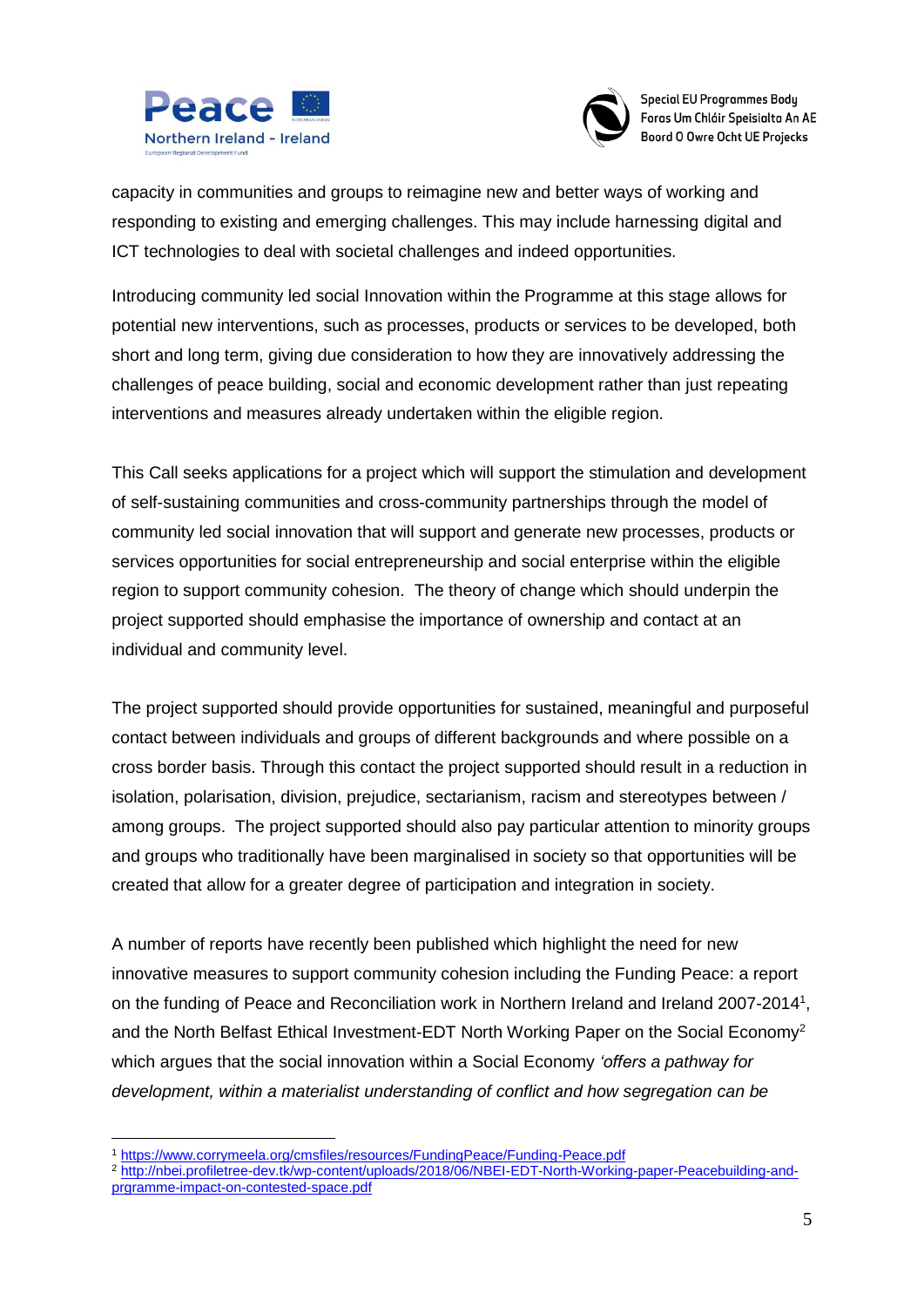



*challenged within an economic context',* and the Strategic Framework Documents of each of the five Urban Villages in Belfast and Derry-Londonderry<sup>3</sup>.

At the European level there is a range of initiatives relevant to this call. EU strategic action can be traced back as far as 2010 with the Innovation Union Initiative and later the 2013 Social Investment Package. These initiatives recognized that promoting social innovation leads to social cohesion, economic growth and jobs, clearly linking social innovation and social enterprise. Furthermore, the European Commission's Social Business Initiative (SEC (2011)1278) prescribed and operational definition of a "social enterprise" as

"*an operator in the social economy whose main objective is to have a social impact rather than make profit for its owners or shareholders. It operates by providing goods and services for the market in an entrepreneurial and innovative fashion and uses its profits primarily to achieve social objectives. It is managed in an open and responsible manner and, in particular, involves employees, consumers and stakeholders affected by its commercial activities."*

Also, the **EU Commission (Expert Group)** on **Social Enterprises and the Social Economy Going Forward (2016)<sup>4</sup>**, report by the Commission Expert Group on Social Entrepreneurship (GECES) represents a call for action issued to the European Commission, EU countries and social enterprises organisations. It argues for a European Action Plan for the Social Economy and Social Enterprises, which would provide new impetus to promote an "*enabling environment for social enterprises and the social economy to flourish, building on their core values such as democratic governance, social impact, innovation, profit reinvestment or the central place given to the human in the economy*."

Finally, at the European level, the European Commission has committed to producing a "*European Action Plan for the Social Economy*" to enhance social innovation in 2021.

<u>.</u>

<sup>3</sup> <https://www.executiveoffice-ni.gov.uk/publications/urban-villages-initiative-strategic-frameworks>

<sup>4</sup> <https://www.executiveoffice-ni.gov.uk/publications/urban-villages-initiative-strategic-frameworks>

<sup>44</sup> <https://eur-lex.europa.eu/legal-content/EN/TXT/HTML/?uri=CELEX%3A52018PC0374&from=EN>

<sup>4</sup> [http://ec.europa.eu/growth/content/social-enterprises-and-social-economy-going-forward-0\\_en](http://ec.europa.eu/growth/content/social-enterprises-and-social-economy-going-forward-0_en)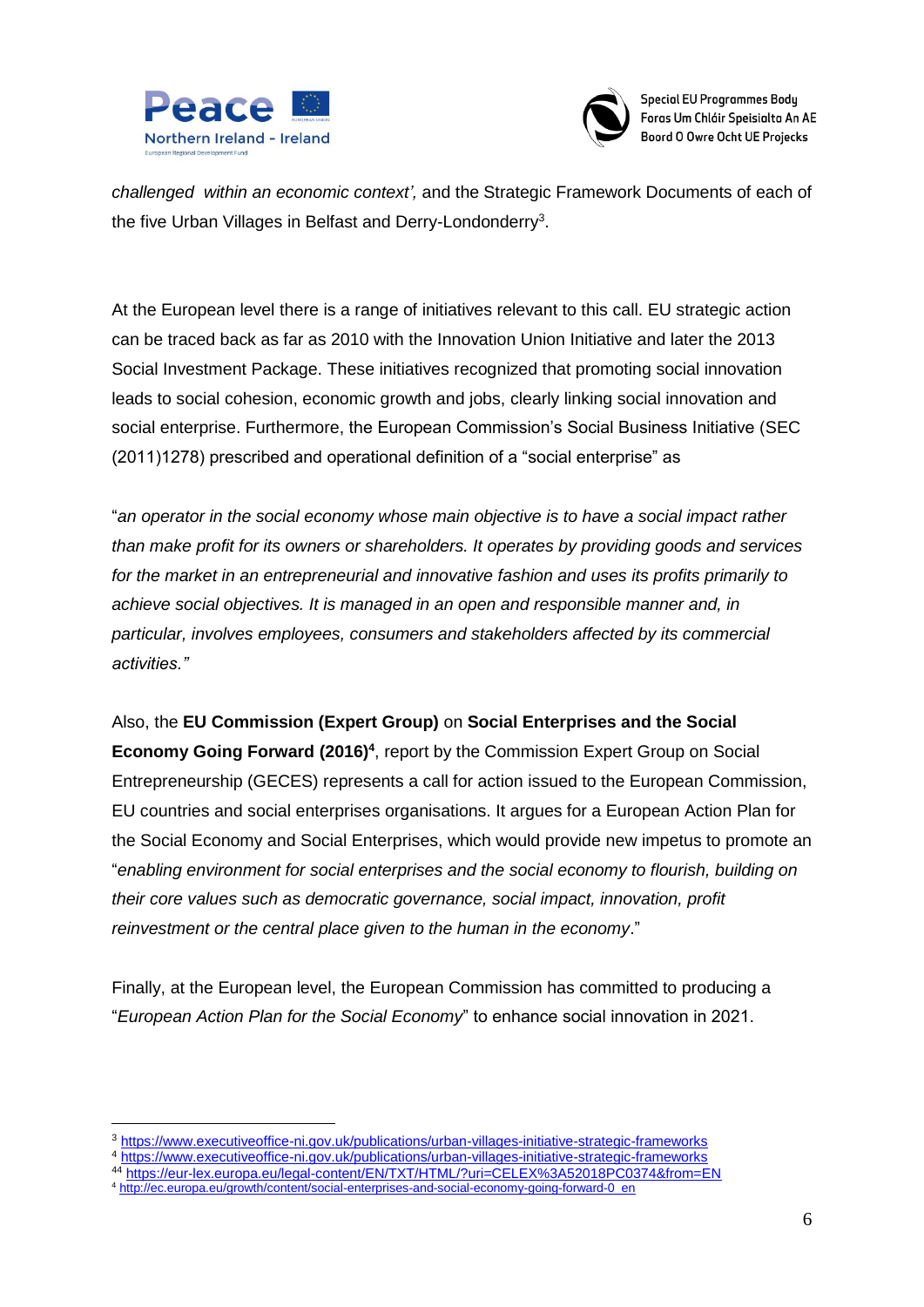



This call is also in line with the NI Executive's Innovation Strategy 'InnovateNI' which highlights a growing and focused interest in social innovation and a recognition that social innovation is distinct from the social economy. The strategy advocates seizing opportunities to instill a new way of innovative thinking that will embed social innovation in Northern Ireland. This has the potential to enable organisations across all sectors of the economy to bring about systemic change through applying their respective expertise and resources to resolving some of the most intractable social problems.

In Ireland, the National Social Enterprise Policy 2019 – 2022 recognises the importance of the wider social economy and the symbiotic relationship between social innovation and social enterprise in building a more sustainable and inclusive economy. It also emphasises the importance of cross-border collaboration in these areas. It is therefore clear that the social economy as well as social innovation are seen as important drivers, for not only the economy but also for building more sustainable and cohesive communities.

The SEUPB will establish a Consultative Advisory Panel of key stakeholders from across the Programme area to advise on the direction of the Project and to assist with regional sharing of learning. The Advisory Panel will be responsible for ensuring that the impact of the Project is maximised by developing and nurturing a strong change and outcomes focus by the successful project. The successful project will be required to report to SEUPB and to this Advisory Panel. The Advisory Panel will ensure that the project complements envisaged or planned initiatives undertaken within the region by local authorities, government departments and agencies to support communities in relation to social enterprise.

The successful project is expected to be involved in an SEUPB managed Exhibition showcasing regional, national and international best practice in the area of Community Cohesion and the Social Innovation. The costs of this event will be covered directly by SEUPB.

SEUPB will commission an evaluation of the Project, this will be paid for directly by SEUPB.

#### **Delivery Partners**

The delivery partner(s) must have the capacity to deliver in all of the targeted areas identified and should also deliver on a regional basis (both in NI/Border Region of Ireland). The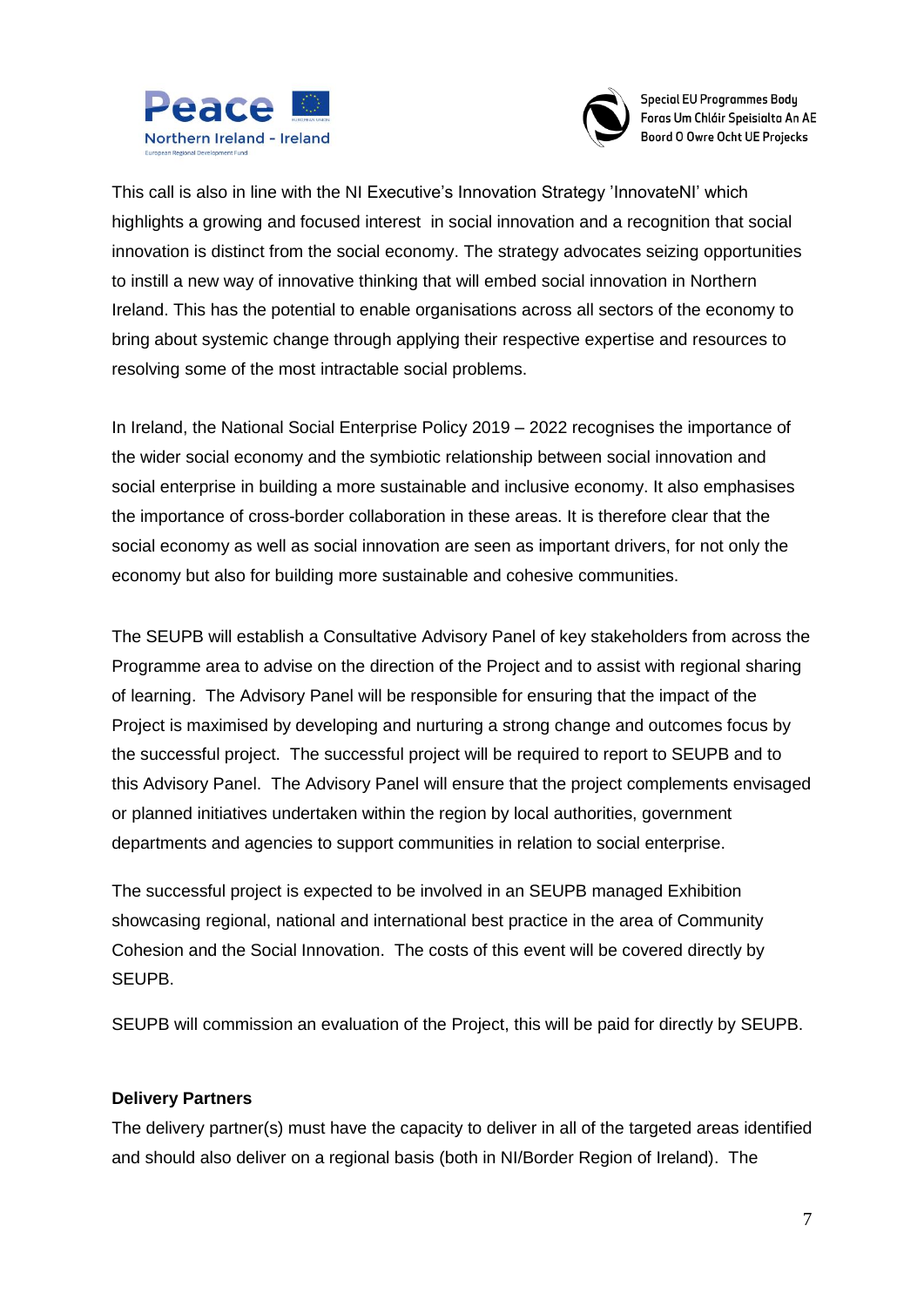



partner(s) must have the necessary experience, both in terms of building community cohesion and also in the implementation of economic development programmes which can result in long term socio-economic outcomes for communities.

The partnership should also have the ability to engage with key stakeholders at a regional/programme level and also with experts and best practice at a European / global level.

This regional project will support actions to facilitate involvement from people from diverse backgrounds.

It is envisaged that this call for applications will result in one project being awarded a letter of offer to deliver the required activities and outputs outlined above and within section 7 of this Call document.

## **3. Essential information**

The call for applications should be read in conjunction with the following:

- Cooperation Programme and associated Citizens' Summary
- The Programme Rules
- Guide for Applicants
- European Commission Guidance for the Simplified Cost Options (including unit costs)
- Output Indicator Guidance

Please consult these documents before completing the application form as they contain essential information to assist you in making the best application possible.

Applicants may also find it useful to consult the 'Impact Assessment Toolkit for Cross Border Cooperation'. This toolkit has been developed by the Centre for Cross Border Studies, as part of an INTERREG IVA funded project and is intended to be a practical guide to assist with planning cross-border projects. A copy of the toolkit can be downloaded from our website: [www.seupb.eu](http://www.seupb.eu/)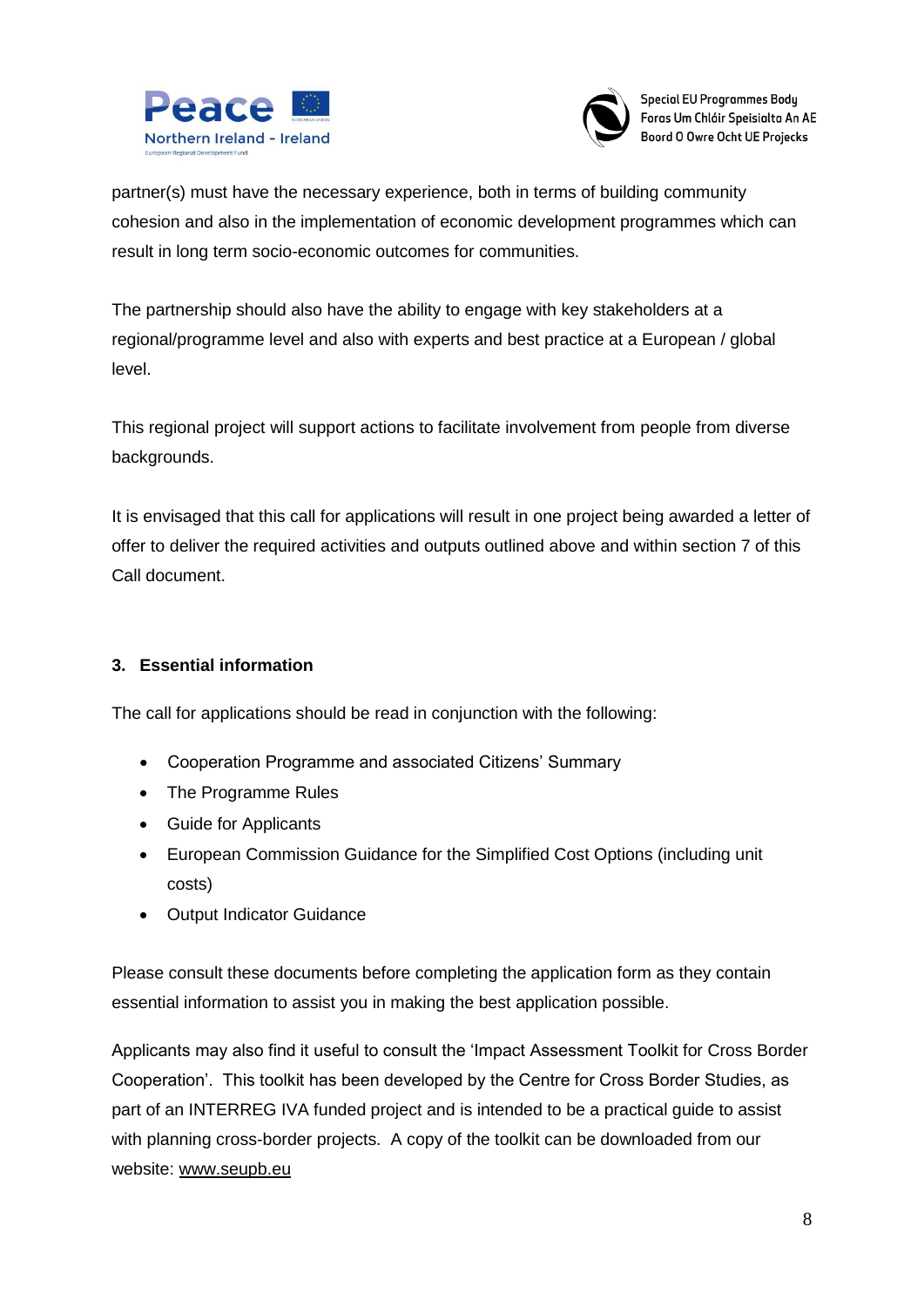



#### **4. Project Selection Criteria**

The following selection criteria will be used:

(a) Each operation will have to demonstrate how they contribute to the results and outputs of the themes.

- Particular focus will be given to the direct contribution to peace and reconciliation.
- Projects will have to demonstrate that they are creating opportunities for sustained meaningful and purposeful contact between people and groups of different backgrounds and in so doing contribute to the result and outputs of the call.
- Projects have to demonstrate their essential regional characteristics, including the rationale for regional implementation and regional impact (as opposed to local implementation and local impact). It should be noted that the project is expected to deliver a programme of activity within targeted areas across the eligible region, however, this activity must ultimately lead to a an impact at the regional level, through the sharing of learning and guidance.
- Projects should address strategic and policy issues of relevance to the region and should not be engaged in widespread service delivery at the local level.

(b) Quality of the project design

- Projects will have to demonstrate a direct link between their proposed activities and the proposed impact of the project.
- Particular attention will be given to measures to ensure the inclusion of the marginalised or other target groups.

(c) Quality of the project team, partnership and implementation arrangements;

• Projects will have to demonstrate that the project team have the right skills and experience to lead the project, and that the project structures will be able to deliver on the peace and reconciliation outputs.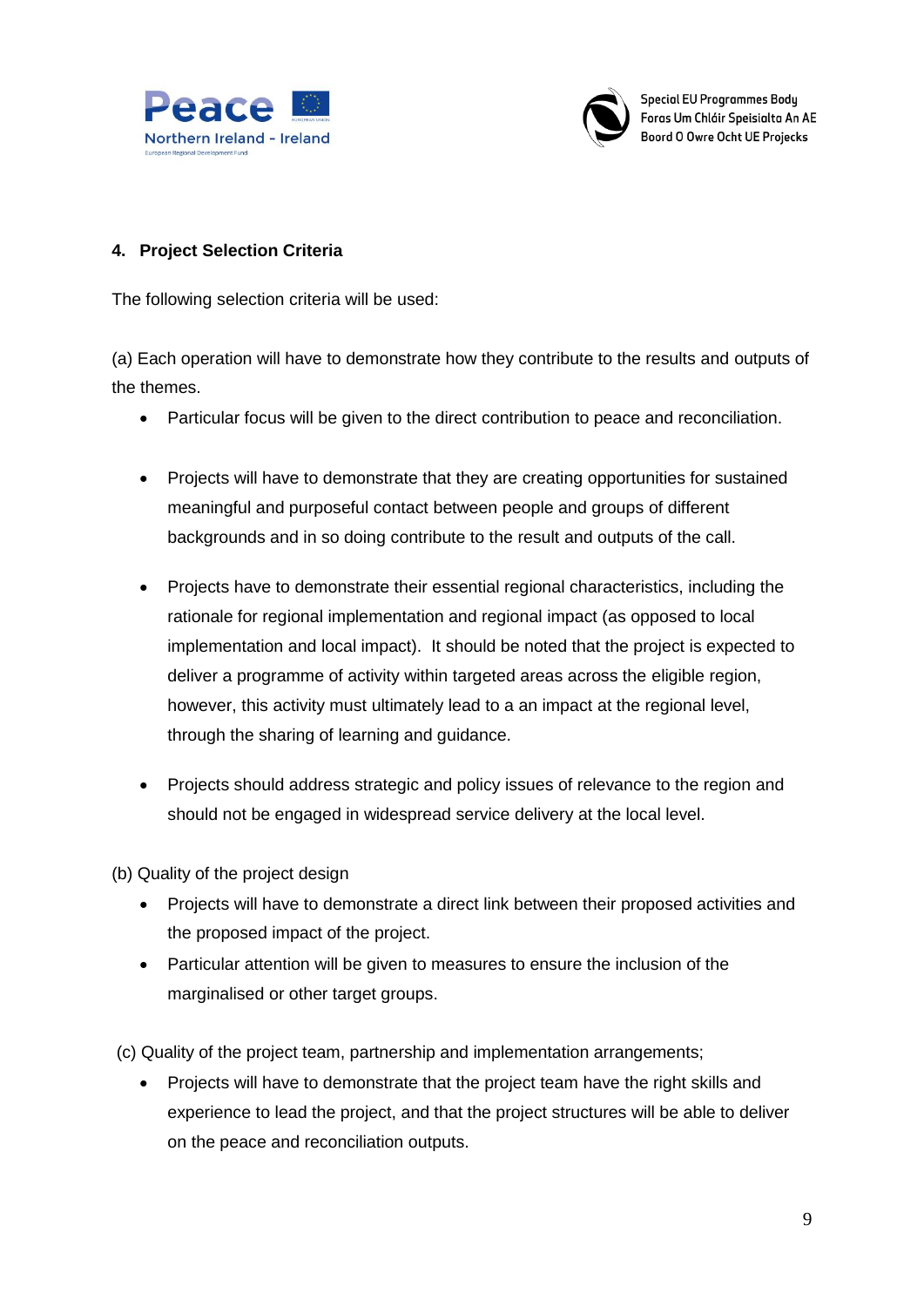



(d) Value for money;

(e) Quality of cross community and cross-border co-operation with demonstrable added value;

• It is expected that regional projects should impact on the programme area. Cross border co-operation is necessary through the development of appropriate partnerships and implementation arrangements where these add value to the delivery of the Programme. The project will have to demonstrate how they will effectively ensure participation from all communities in their activities.

(f) Contribution towards sustainable development;

• Projects will be required to consider how their activity can be designed to positively contribute towards this horizontal principle.

(g) Contribution towards equality.

• Projects will be required to consider how their activity can be designed to positively contribute towards this horizontal principle.

## **5. Eligible Region**

The eligible area for the PEACE IV Programme is:

- All of Northern Ireland with the following targeted Urban Villages areas of Belfast and Derry-Londonderry:
	- Ardoyne and Greater Ballysillan (North Belfast)
	- Bogside, Fountain and Bishop Street (Derry~Londonderry)
	- Colin (West Belfast)
	- EastSide (East Belfast)
	- Sandy Row, Donegall Pass and the Markets (South Belfast)
- The Border Region of Ireland (Counties Cavan, Donegal, Leitrim, Louth, Monaghan and Sligo). With at least one of the border counties being targeted.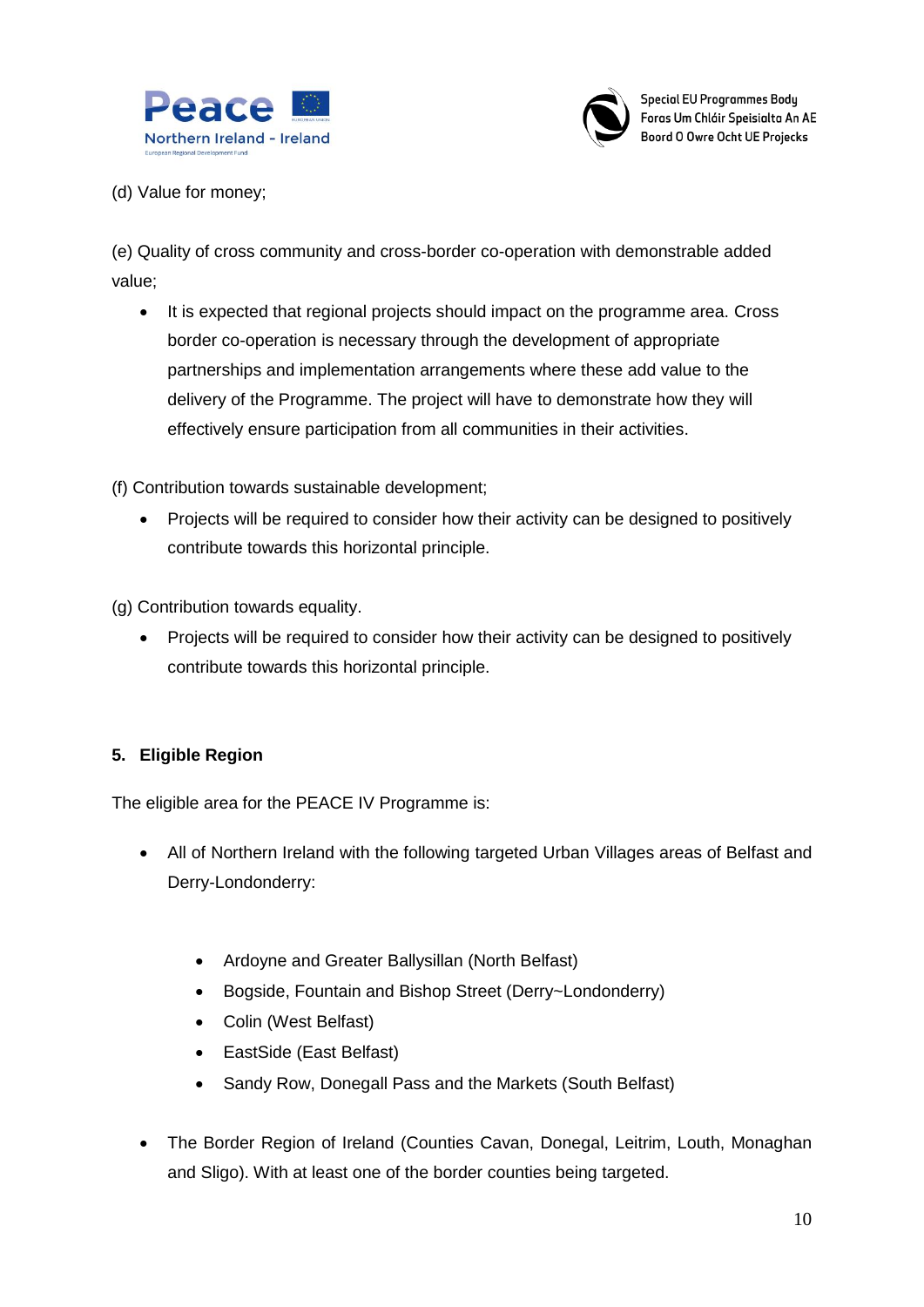



This is a cross-border Programme and the project approved will be funded on a cross-border basis.

# **6. What is the theme "Building Positive Relations at a Local level – Regional Level Projects" going to achieve?**

Some issues and target groups can be better accommodated through regional level initiatives that transcend local authority boundaries. These regional initiatives will also facilitate cross-border co-operation. The Project should pay particular attention to minority groups and groups who traditionally have been marginalised in society so that opportunities will be created that allow for a greater degree of participation in society.

The Project should support groups particularly impacted by the legacy of the conflict such as victims and survivors and those communities with low social structure and organisation as well as those identifiable groups and networks dealing with specific legacy issues such as young and older people, women, the faith community, those suffering from physical or mental disability arising from the legacy of violence, ex-prisoners, displaced persons and former members of the security forces.

The 12 to 18 month Project should be inclusive in nature and will ensure meaningful, purposeful and sustained contact between people of different backgrounds, and which have the capacity to change attitudes and behaviour. Initiatives should evidence a direct commitment to tackling real and complex issues, such as sectarianism and racism through the promotion and development of social innovation and social enterprises within communities. The project must involve the optimum mix of expertise within the partnership to ensure that the latest innovation, international best practice and knowledge around social innovation, social entrepreneurship and the social economy is shared within the region. Project proposals should have regard to other PEACE IV Projects operating in targeted areas and within targeted groups with a view to avoiding duplication while exploiting opportunities to support, complement or enhance that work.

#### **7. Anticipated Actions**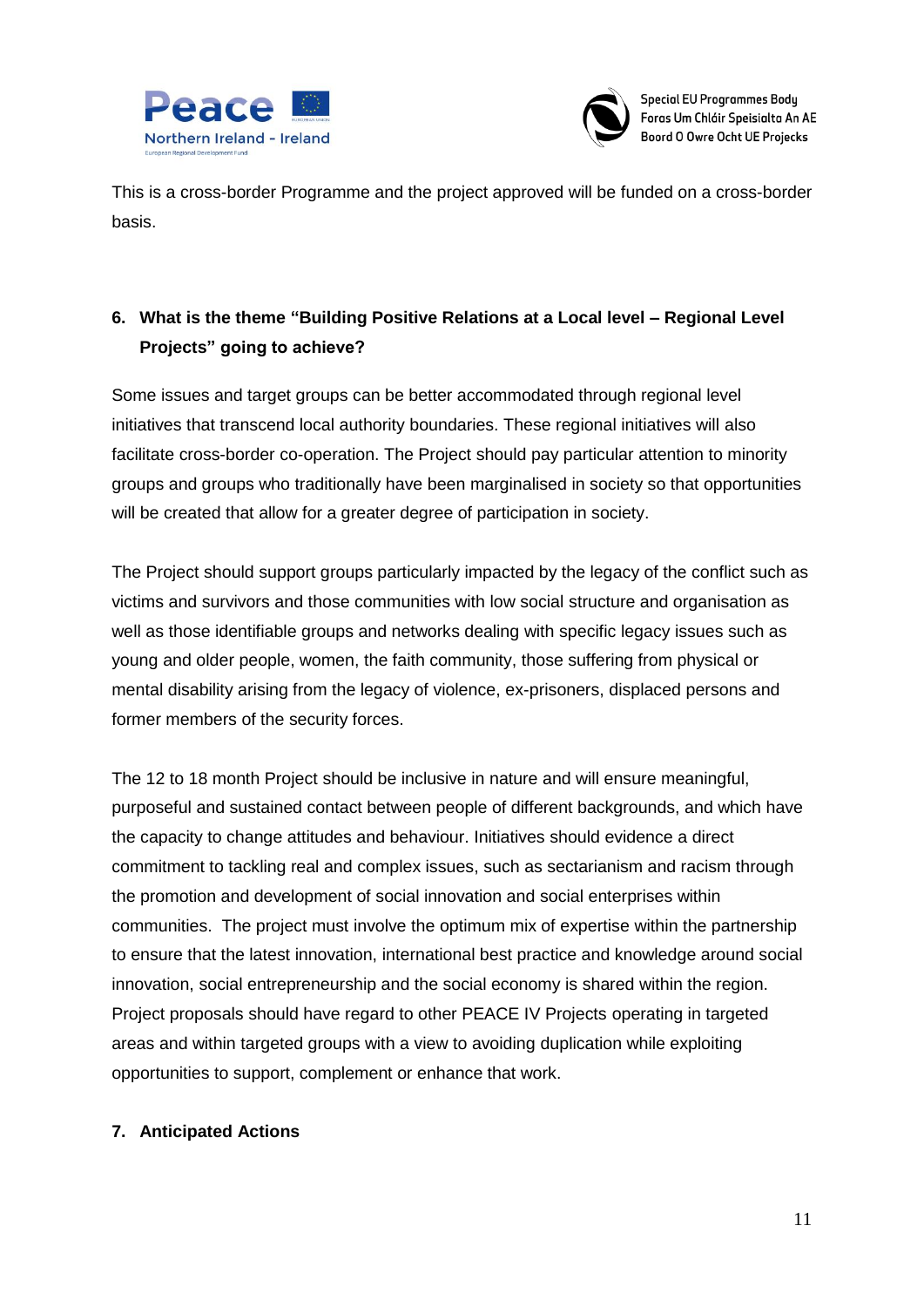



It is anticipated that the Project will fund the following types of actions under this specific objective:

- A project which will reinforce progress towards a peaceful and stable society through the promotion of reconciliation amongst all communities;
- A project which builds, improves and sustains relationships between communities by addressing issues of trust, prejudice and intolerance through a Project of activity addressing capacity of communities to harness social innovation and to develop the social economy. The activity undertaken must be developed within the context of a clear understanding of European and indeed global trends and developments within social economies / entrepreneurship & innovation.
- A project which helps communities respond positively to the current COVID-19 crisis and adjust to challenges as they emerge in the aftermath, particularly in relation to improving and sustaining tolerance, respect and mutual support. For example, this could be around the following:
	- **Health and well-being**: Dealing with the impact of self-isolation on people and their mental health – elderly people and other vulnerable groups who already suffer isolation will be impacted even worse from this situation, how can we develop innovative responses?
	- **Technology solution**: How can technology be brought to those people who need it and/or don't know how to use it?
	- **Citizen engagement/ Community response**: What lessons can be learned from the Community response to COVID19? How can this be used within other key areas or challenges?

## **Outputs**

The main Outputs that must be delivered include:

- Development of a robust plan to engage in peace and reconciliation activity that conforms to the requirements of the Output Indicator Guidance and demonstrates pre award engagement activity with potential participants/organisations
- Minimum of 500 individuals engaged with 50 participants meeting Output Indicator Guidance requirements and 8 organisations receiving direct support. One Pathway /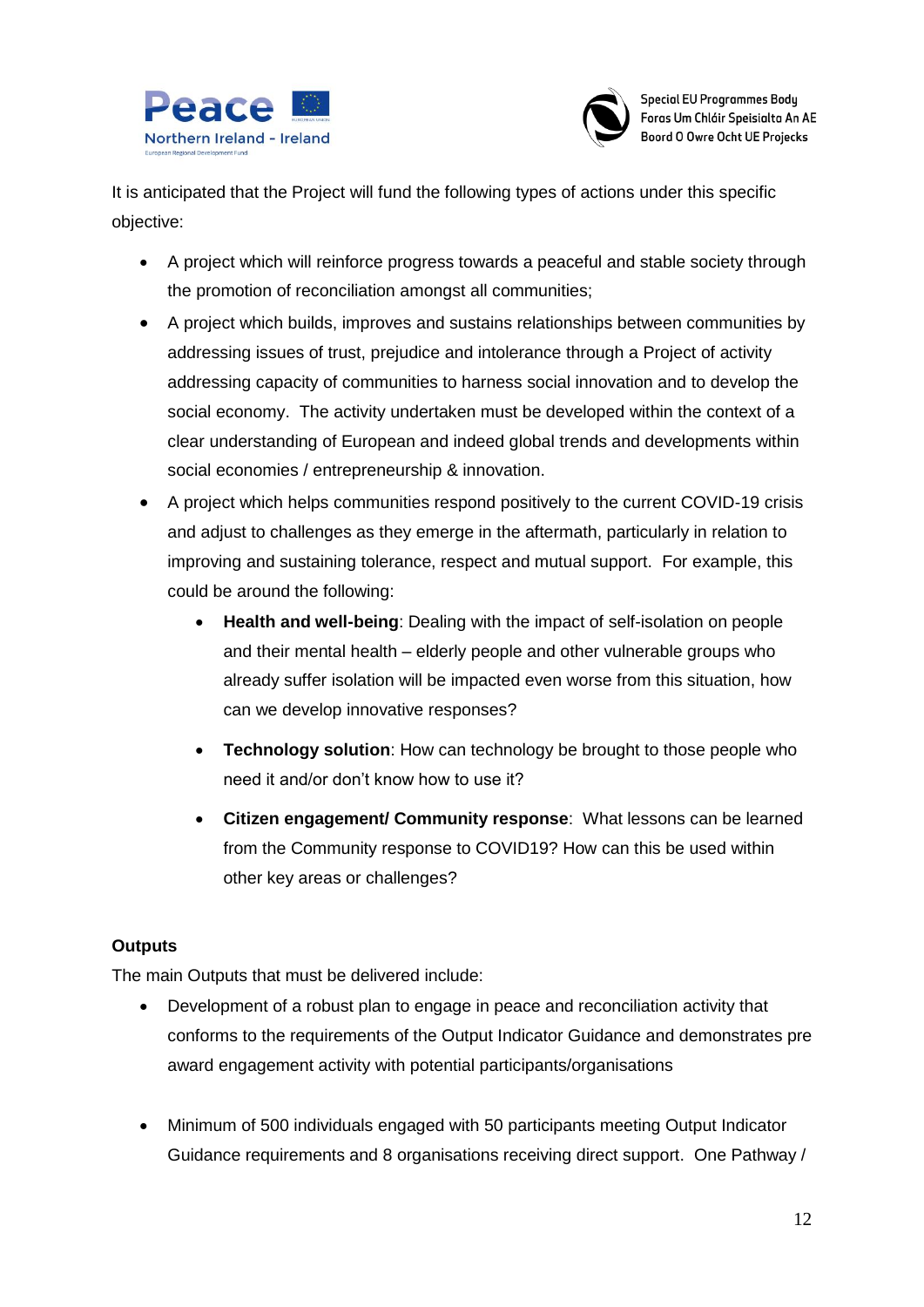



Outreach Programme (including toolkit) developed and implemented with meaningful, purposeful and sustained contact between people from different communities;

- Lessons Learned Report documenting the key learning and experiences from the project;
- Website Providing a summary of the project along with case studies associated specifically with the activity funded through the project, an overview of the Pathway Programme and to aid dissemination across the eligible region.

## **Required target regions for the Project**

The Project, whilst having a regional impact in terms of sharing best practice must target at least one of the areas within the Border Region of Ireland (Counties Cavan, Donegal, Leitrim, Louth, Monaghan and Sligo) and the following places in Northern Ireland – i.e., the Urban Villages areas of Belfast and Derry-Londonderry:<sup>5</sup>

- Ardoyne and Greater Ballysillan (North Belfast)
- Bogside, Fountain and Bishop Street (Derry~Londonderry)
- Colin (West Belfast)
- EastSide (East Belfast)
- Sandy Row, Donegall Pass and the Markets (South Belfast)

It is anticipated that the objectives will be achieved through one single project which will deliver a programme of activity encompassing the following:

1. A cross-community programme of delivery implemented within key targeted geographic locations in Northern Ireland and the border region with a community led social innovative approach to the development of community cohesion through the stimulation of ideas tackling social challenges and the building of capacity within and across communities with regards to social innovation and the social economy where it can support community cohesion.

<sup>1</sup> <sup>5</sup> <https://www.executiveoffice-ni.gov.uk/publications/urban-villages-initiative-strategic-frameworks>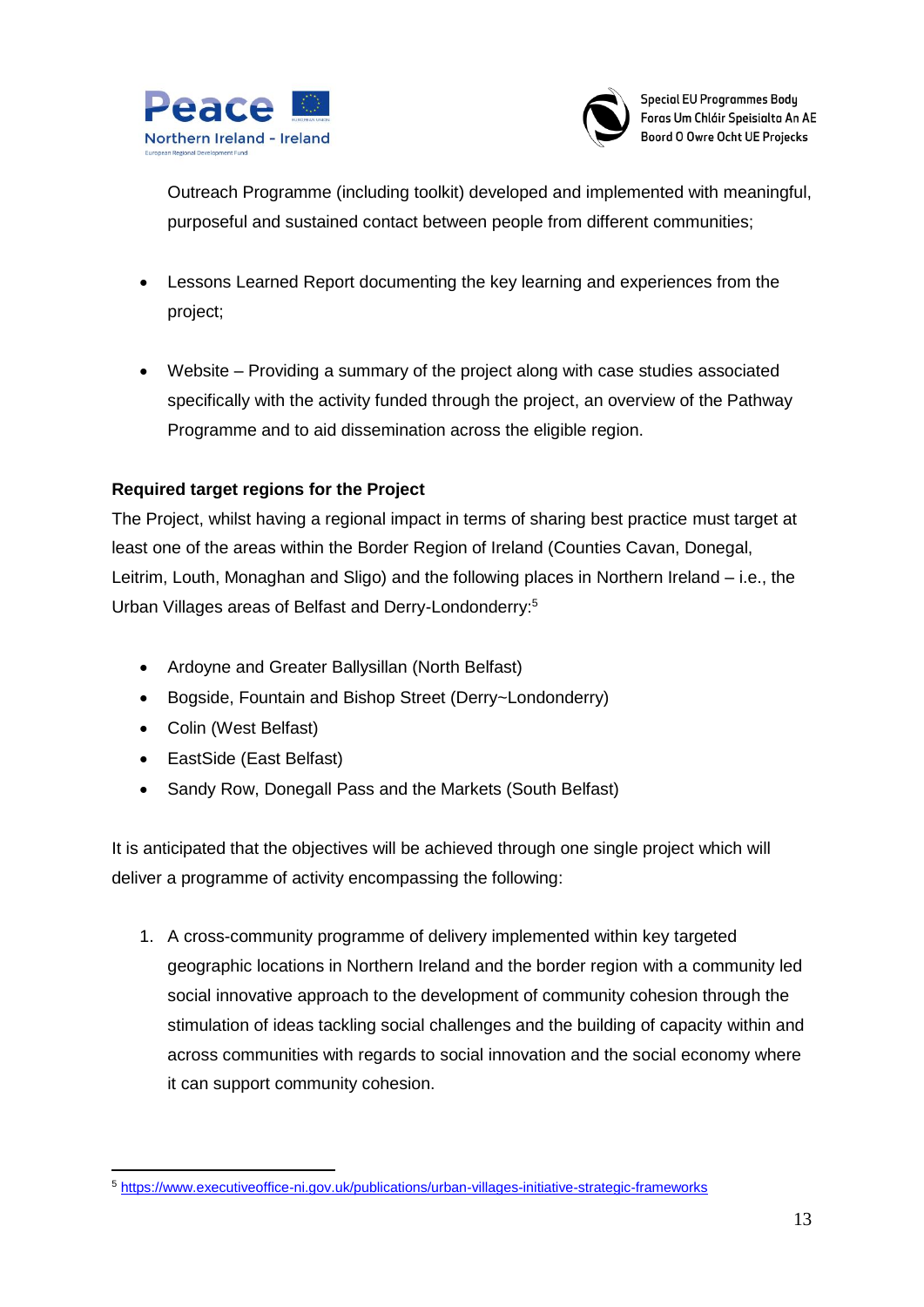



- 2. The programme should be designed to be outcomes-focused, delivered in a number of key targeted geographic locations identified by SEUPB (some of which are specified below) but also having at its core an ability to share the learning from the Project across the Programme area.
- 3. This Project must include a number of key features which include:
	- i. The development of a programme of activity across each of the mandatory regions selected and other areas identified by the project. The Project should have regional coverage across the programme area;
	- ii. The identification and/or placement of *Community Social Innovation Capacity Building Delivery Agents* as part of an outreach Programme within the specified targeted geographic areas and other areas identified by the project. The delivery agents must work within communities to promote and support social innovation practices where there are peace and reconciliation benefits;
	- iii. Workshops and Information Seminars to promote Community-led Social Innovation within the targeted communities, with a specific focus on using them as a driver for social enterprise development, community cohesion and peace and reconciliation;
	- iv. Consideration of innovative models within communities to stimulate and develop ideas which tackle social challenges, particularly where these challenges can lead to improved good relations between communities;
	- v. A 'Pathway' approach should be developed and tested as part of the project. This should encompass a roadmap / toolkit to help with engagement on a cross community basis with people and organisations to bring social innovation ideas to reality. This will contribute to the outcomes focus of the project;
	- vi. Engagement activity with local and regional authorities and agencies as part of this process to ensure joined-up delivery and to test the Project effectively.

With reference to the above key features, the successful project must show how it will take into account European and global trends in relation to the development of social innovation and the social economy.

Activities may include, but are not limited, to the following: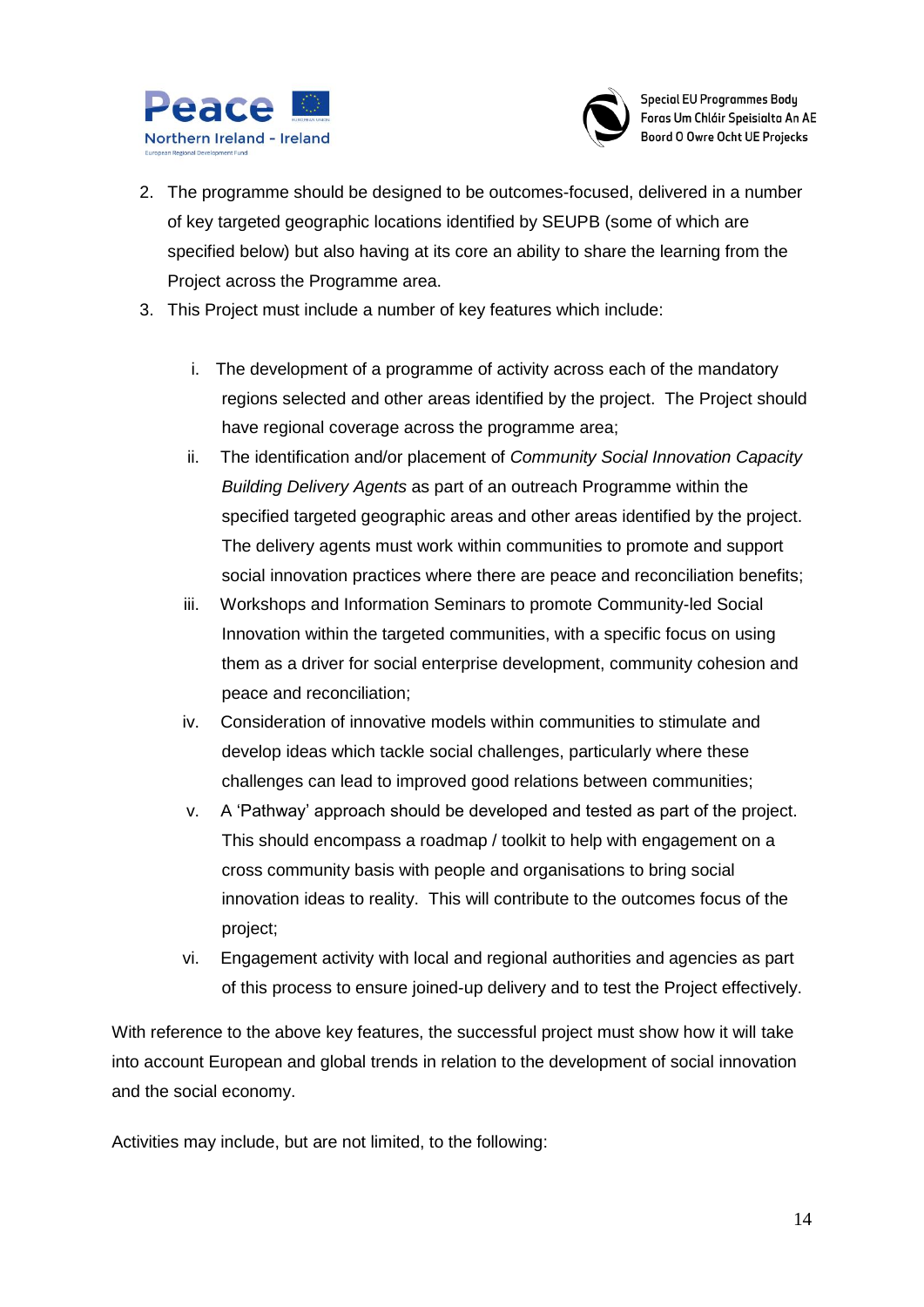



- Study Visits<sup>6</sup> engagement with regional, national and European best practice;
- Professional expertise development of business plans, utilisation of new technologies and creative approaches to address social, societal or environmental changes
- Advice, training, mentoring and networking opportunities

The Project should have a timeframe of no more than 18 months.

The Project should seek to create a space to test models which stimulate and develop ideas which lead to the creation of new processes, products or services for social enterprises which support a more cohesive society. The fostering of sustained cross community contact around the social innovators and actors within the social economy should ultimately lead to improved good relations and more robust, sustainable communities.

#### **8. Budget and co-financing rate**

A total value of €1m (ERDF / Match) is available under this call.

The level of grant aid may also be adjusted to take due account of state aid and/or anticipated future revenue streams. Please consult the Programme rules for further details. Grants and payments may take any of the following forms:

- (a) Reimbursement of eligible costs actually incurred and paid;
- (b) Standard scales of unit costs;
- (c) Flat-rate financing, available for overhead costs or salary costs.

The above options may be combined only where each option covers different categories of costs or where they are used for different projects forming a part of an operation or for successive phases of an operation.

For planning purposes applicants are to use an exchange rate of £1 =  $\epsilon$ 1.18.

<sup>1</sup> <sup>6</sup> European travel must be well justified, particularly from a peace and reconciliation viewpoint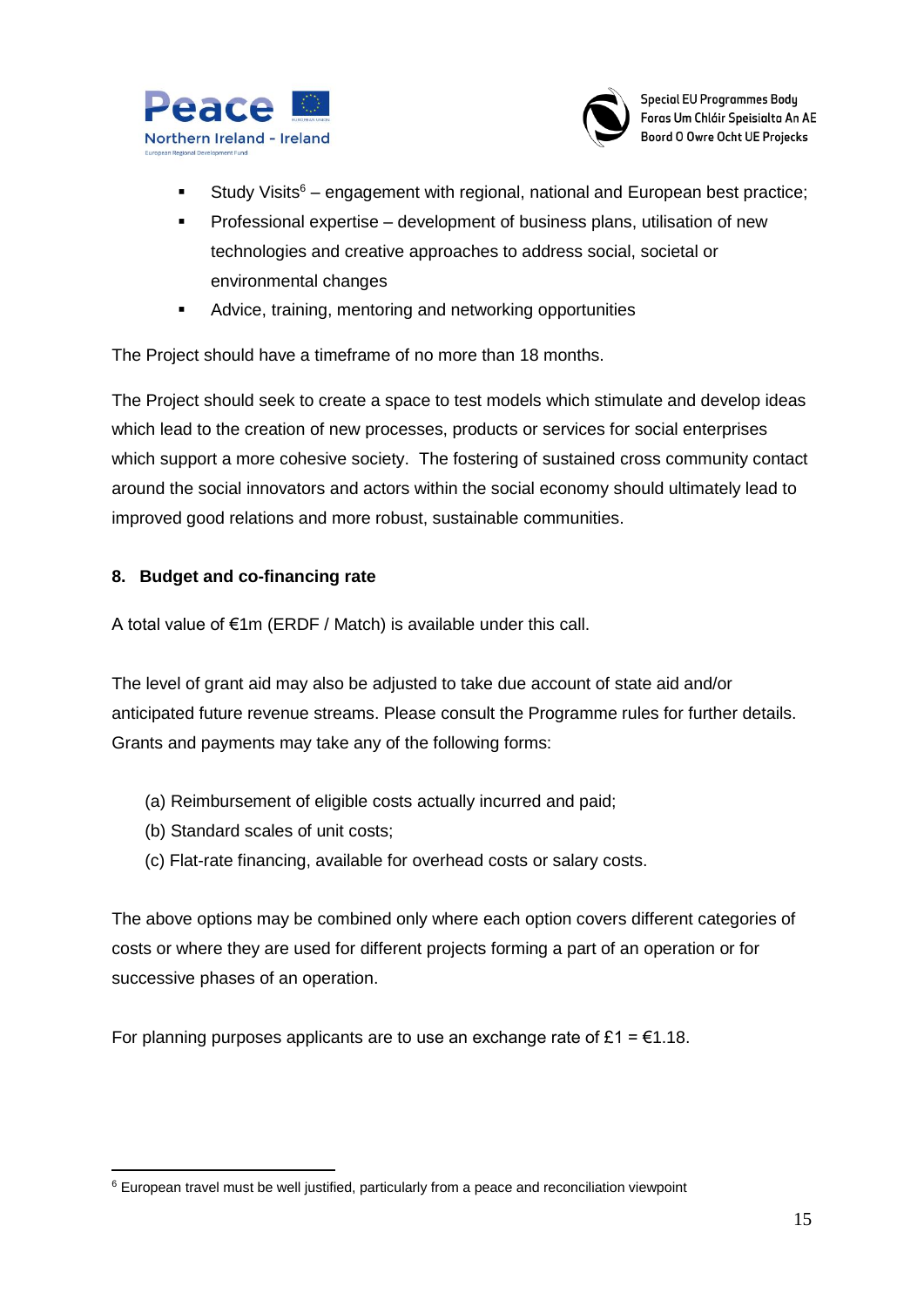



A successful project, where there are cross-border partners, will be issued with a Letter of Offer in Euro. A successful project that has Northern Ireland partner(s) only, may request a Letter of Offer in Sterling.

## **8.1 Simplified Cost Options (SCO)**

In order to simplify the administration of grant aid, the SEUPB would propose to use simplified costs options for the administration of this theme. Simplified costs will be established during the application process in consultation with the successful applicant and in accordance with the European Commission's guidance. It is envisaged that the relevant simplified cost options will include both flat rates and unit costs, as outlined in the Programme Rules.

## **8.2 Flat Rate**

Office and administration costs (overheads) will be funded at a flat rate of 15% of direct salary costs. No justification is required.

#### **8.3 Unit Costs**

The use of unit costs, where applicable, is desirable in this area of the programme and, accordingly, applicants are encouraged to present unit costs. Where applicants take this opportunity, unit costs are to be presented and evidenced in accordance with the European Commission's guidance for the preparation on unit costs.

Unit costs must be:

- Fair based on reality, not excessive or extreme
- Equitable it does not favour some beneficiaries or projects over others
- Verifiable determination of flat rates, standard scales of unit costs or lump sums should be based on documentary evidence which can be verified.

Applicants must document as a minimum:

• The description of the calculation method, including key steps of the calculation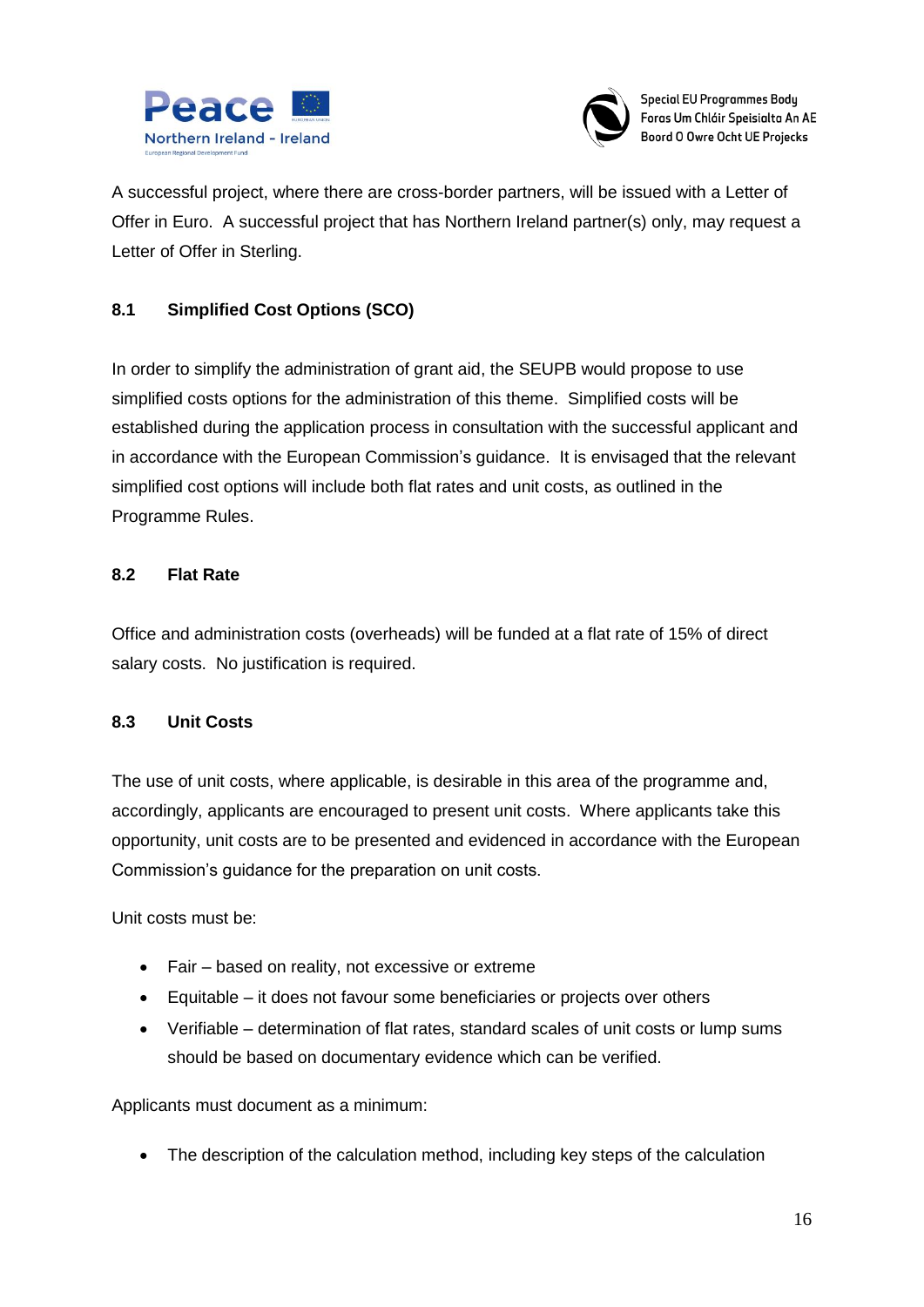



- The sources of data used for the analysis and the calculations, including an assessment of the relevance of the data to the project(s), and an assessment of the quality of the data
- The calculation itself to determine the value of the Simplified Cost Option (unit cost).

The Common Provisions Regulation (CPR) specifies that the following may be used in evidence to support Simplified Cost Options:

- 'Statistical' data or other objective information
- The verified historical data of individual beneficiaries
- The application of the usual cost accounting practices of individual beneficiaries.

When providing calculations of unit costs, applicants must provide accounting data over at least three years so as to identify any potential exceptional circumstance which would have affected costs in a specific year as well as the tendencies in the cost amounts.

Where unit costs are presented, applicants will be able to suggest modifications to the overall financial allocations.

#### **9. Application process**

A one stage application process will be in place for this call. Full details of the assessment process, including admissibility criteria, is also available in the Guide for Applicants.

You can apply on line through the SEUPB website, for further information please see [www.seupb.eu](http://www.seupb.eu/)

If you wish to discuss the application with the SEUPB Team please contact [siobhan.mcconnell@seupb.eu](mailto:siobhan.mcconnell@seupb.eu) to arrange a meeting.

FAQ's in relation to the call will also be available on the SEUPB website.

#### **10. Contact Us**

For general enquiries about this call please contact the SEUPB on: Tel: + 44 2890 266660